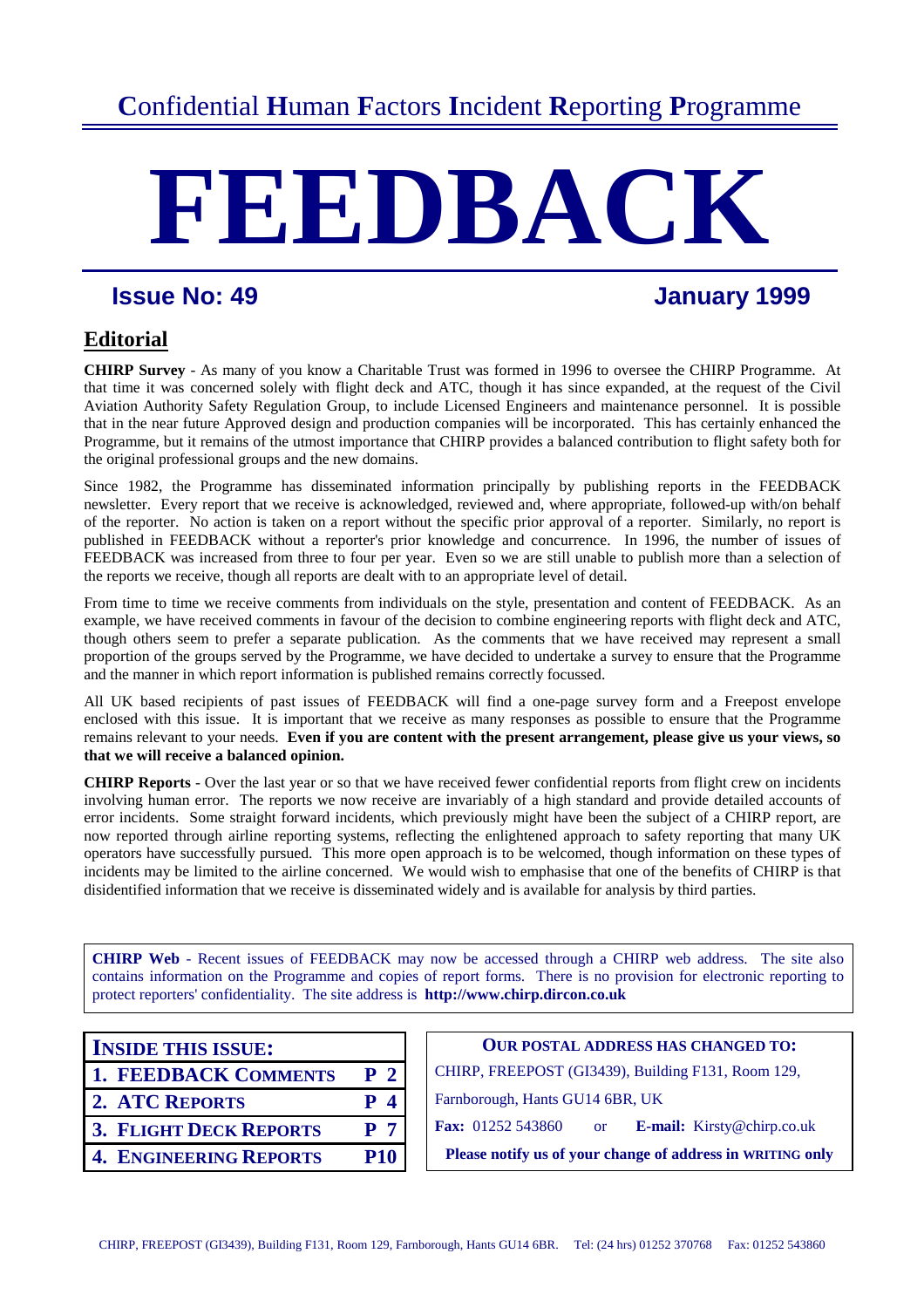#### **A REMINDER ON THE MAGAZINE FORMAT:**

The following fonts are used:

- Disidentified reports. These are reproduced with minimum text changes.
- *CHIRP Comments are italicised.*
- Verbatim Third Party responses are printed in SWISS type.

#### **FEEDBACK - COMMENTS**

#### **Musical Runways (FB48)**

ATC are to be applauded in their attempts to offer straight-in approaches wherever possible, particularly when the R/W is not that continually in use. However, there are many occasions when, frankly, we can be on the ground sooner, and having burnt less fuel (presumably the two criteria in the ATC controllers' mind) if we continue at high speed past the landing airfield and position onto finals behind the Number 1 aircraft. What we need (as pilots) is "situational awareness" i.e. the picture in the air traffic controller's mind and knowledge of the type of aircraft in front. I have been using TCAS for a few years and this device is particularly helpful in providing an overall picture that is, I am sure, of benefit to us all, controllers and pilots alike.

*Although TCAS may assist in enhancing situational awareness, remember that it will not always provide a complete picture. For example, aircraft with non-compatible and non-operating transponders will not be 'seen'.* 

#### **\*\*\*\*\*\*\*\*\*\*\*\***

#### **Level Busts (FB48)**

*Several comments were received on the item "Level Busts" (2) in the last issue. The following is representative of the views expressed:* 

Reference Level Busts (2), the reason for passing exact flight levels is so that ATC can verify the Mode C altitude readout. In answer to the reporter's questions: Yes, this is new teaching and yes, he/she is old fashioned.

The latter raises a serious point, however, in that new procedures and requirements are not always adopted by established aircrew, for example many pilots still report "clear" of the runway when the correct word has been "vacated" for quite some years now. In my own airline, many of the old hands use an incorrect radio callsign. There needs to be a procedure for training established aircrew (and perhaps controllers?) in new procedures and requirements.

#### *UK AIP ENR 1-6-3-1 States:*

Para. 1.3 (e) When reporting levels under routine procedures or when requested by ATC, state the current altimeter reading to the nearest 100ft. This is to assist in the verification of Mode C data transmitted by the aircraft.

#### **\*\*\*\*\*\*\*\*\*\*\*\***

#### **A Common Aeronautical Language (FB48)**

I was the Captain in this incident. The French ATC would appear, according to the French authorities, to be blameless in this incident at Charles De Gaulle … Well, let's see:

We DID NOT fail to follow a reduced speed instruction, at least one given in English. Maybe one was given in French? This has happened on more than one occasion when things get fraught at CDG - the local controllers revert to native language.

A further incident may illustrate the problem and, I am sad to say, maybe show how a major incident is waiting to happen if the French ATC continue to be constrained by Ministerial Order No 7. The visibility at the time was 2,000m and low cloud base. As usual at CDG, chatter was heard in French and English. A B757 *(UK airline)* was cleared for take-off ahead of us, we were immediately given clearance to line-up, followed by immediate take-off clearance. The First Officer informed Tower that we needed the standard separation for wake vortex. Again more chatter was heard in French. We were then requested to vacate the runway as an Air France B737 was approaching on very short finals.

This raises the point that had transmission been made in English, as a crew, we would have been able to build up the "mental picture" of the situation. In this instance knowing we would have to wait on the runway, we would have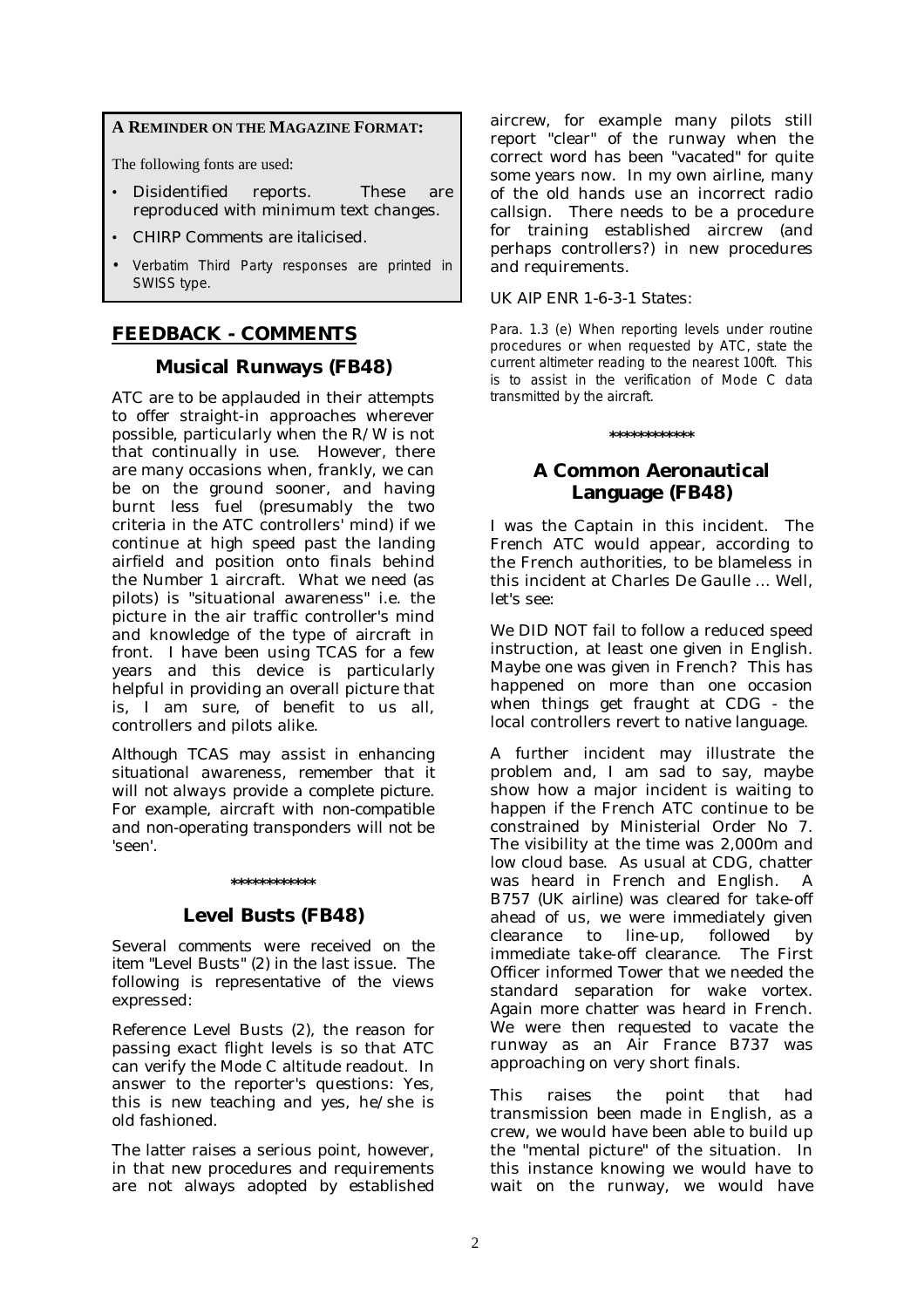declined the clearance to line-up knowing the B737 aircraft was on short finals.

As it is, the simple fact that French is used in RTF transmissions has cost our company fuel for go-round in the first incident and more taxi fuel and an extra 20-minute delay in the second. More importantly, the use of two languages has caused flight safety to be eroded.

Is this a case of Nationalism over safety?

*We have received other similar comments on this matter and will seek the support of CAA to once again represent these concerns in the appropriate forum. It is important to report formally every occurrence of this type that prejudices safety.* 

#### **\*\*\*\*\*\*\*\*\*\*\*\***

#### **Getting the Job Done?**

As a multi-X licensed avionics engineer who now finds himself involved in the management of a maintenance organisation, I read with interest the number of reports that you publish where the licensed engineer in question often feels that he is put under extreme pressure from management to perform miracles whilst working excessive hours. Whilst I sympathise with those individuals I think it is about time that "the management" had the opportunity to have a say.

This organisation has capacity for a number of wide-bodied aircraft and my department consists of a significant number of engineers including avionic licensed engineers with various licence coverage and approvals. Many of the aircraft programmes that we undertake are here for several months. I like to think that at no time have I unreasonably pressurised any of my licensed engineers to work excessive hours. However, just like everywhere in this industry there are times when, due to previously unforeseen circumstances, including sickness, it is necessary to work what could be classed as excessive hours i.e. late nights, extra days, ghosters *(A nightshift immediately following a dayshift)* etc. in order to meet a deadline. So far I cannot recall ever having had a problem in finding a genuine volunteer who is willing to help out. The facts are (a) people like the extra money and (b) if people enjoy their jobs they

don't mind putting themselves out occasionally to help a company or department achieve a goal.

Licensed engineers are a very important part of the team, but only part. If everyone works hard to get an aircraft ready for delivery then often peoples' individual drive and pride makes them work whatever is required to get that aircraft into the air. From what many of your letters indicate "the management" should never expect or allow anyone to work unreasonable hours. But its not a one-way thing - in health and safety law - "Every supervisor (and this includes most licensed engineers) has a duty of care to ensure that, as far as is reasonably practicable, no-one is put at unnecessary risk".

So come on guys - We ALL have to take some of the blame for the fact that in this industry excessive working hours can sometimes be necessary. Perhaps, if none of us had ever worked anymore than 40 hours a week, the industry would have trained more engineers in the 80's, so that there would now be licensed engineers everywhere!

*This report exemplifies the problem that many sections of the industry face. A "can do" attitude can provide mutual benefits; improving company performance on the one hand and providing additional remuneration on the other.* 

*However, this type of culture can also be a threat to safety in that it tends to reduce awareness among both managers and the relevant workforce to the increased potential for significant errors to be made when working extended duty periods. Lack of recognition of this fact can leave the individual and the organisation vulnerable to the consequence of human error.* 

#### **\*\*\*\*\*\*\*\*\*\*\*\***

# **To Fix…or Not To Fix (FB48)**

#### **(1) The Theory?**

I read with great interest the report "To Fix or Not to Fix" in the October issue of FEEDBACK. Your correspondent would be well advised to become familiar with the logic used in the design of the CMC/EICAS. If a fault affects aircraft dispatch it is displayed as a status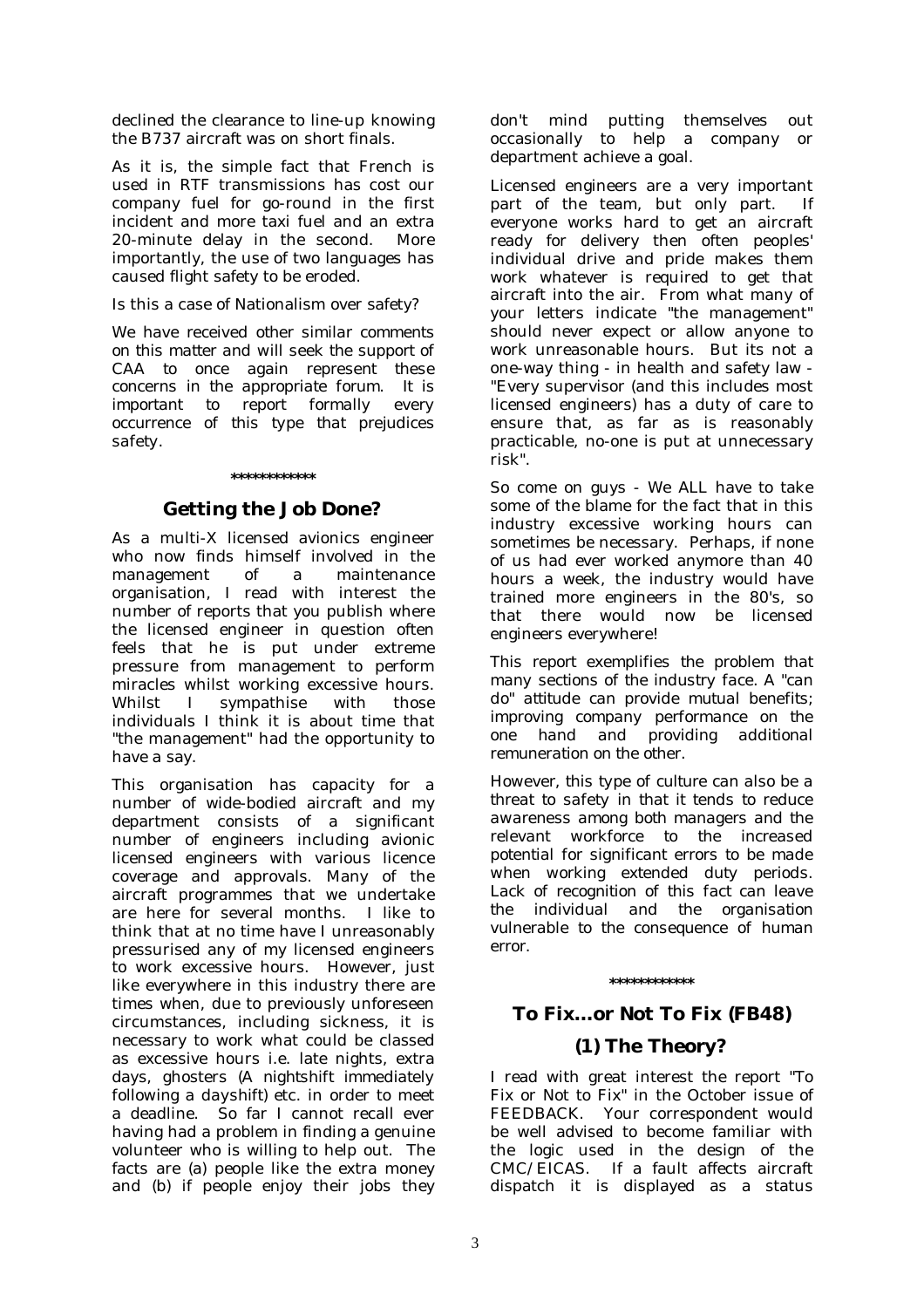message and must be actioned. If it does not affect dispatch it is not displayed on EICAS but is stored in the CMC for later retrieval. An operator's maintenance schedule should state a time period at which non-FDE's/Existing Faults/Fault History items should be checked and actioned.

For aircraft on transit further guidance can be found in the 'EICAS messages' section of the MEL which lists all EICAS messages applicable to the subject aircraft, the reason for its display (e.g. valve open when commanded closed) and an MEL reference for dispatch relief or the words No Dispatch. It is important to note the distinction between status and caution/advisory messages, as they may be treated differently by the MEL.

Present Leg Messages/Existing Faults without a corresponding Caution/ Advisory/Status message do not affect aircraft dispatch and need not be actioned on a transit, even at main base (unless, of course, it is company policy to do so).

I hope you will be able to pass this on to the author and that it will be of assistance to him/her.

## **\*\*\*\*\*\***

#### **(2) The Practice?**

I have had similar experiences to the reporter of "To fix … or not to fix" (FB48).

Most Licensed Aircraft Engineers I've spoken to have been of the opinion that present leg non-FDE's (Non-Flight Deck Effects) are unimportant and can be ignored. To work these defects is considered a waste of time and to make a "serviceable" aircraft unserviceable.

Even when enquiring with our technical engineering group, I have not received clear guidance. Only selected ATA chapters are reviewed at regular intervals. Apart from this there appears to be no place in the Maintenance Schedule to review or action non-FDE's. I have heard that one airline has a special engineering team whose entire function is to rectify non-FDE's - at least they think these defects are important enough to look at.

Personally, I consider it part of my job to review non-FDE's during a turnaround (together with all present leg faults) and to action those that I consider should be

rectified - especially those that can cause a Flight Deck Effect if another redundant system fails. Recently I discovered a hard non-FDE that should have been rectified or at least deferred for a limited period as a defect with performance implications. In fact it had been ignored for several sectors.

Surely a policy on non-FDE's is required before an avoidable accident occurs.

*From the reports that we have received on this subject and our subsequent discussions, there may be discrepancies in some organisations between what is thought to happen in the recording and resolution of CMC messages and what actually takes place.* 

*One problem would appear to be a lack of knowledge and/or understanding among some Line engineers as to the relevance of the fault information that is provided and the interaction of passive defect conditions on primary systems. There is evidence to suggest that this can result in hesitation to take appropriate maintenance action on some occasions.* 

**\*\*\*\*\*\*\*\*\*\*\*\*\*\*\*\*\*\*\*\*\*\*\*\*\*\*\*\*\*\*\*\*\*\*\*\*\*\*\*\*\*\*\*\*\*** 

#### **ATC REPORTS**

#### **Sharing the Problem**

I have spoken to a number of my colleagues in area control and most have experienced problems with the relatively poor climb performance of the #### *(new generation twinjet)*.

The problem is that for a long time we have dealt with new generation jets that all climb well and we have adapted our techniques to take this into account. Obviously we still get poor climbing older 747's and Tristars with the odd 1-11, but these are getting few and far between on a lot of routes. Now we are faced with this new jet operating on routes that have been previously operated by fast climbing jets. It is getting to the stage where we are treating them like 1-11's. This will mean that they get stopped off at intermediate levels more often and for longer periods and it is feasible that we may not give them their ideal cruise level at all simply because we are not prepared to "bust a gut" to get them up.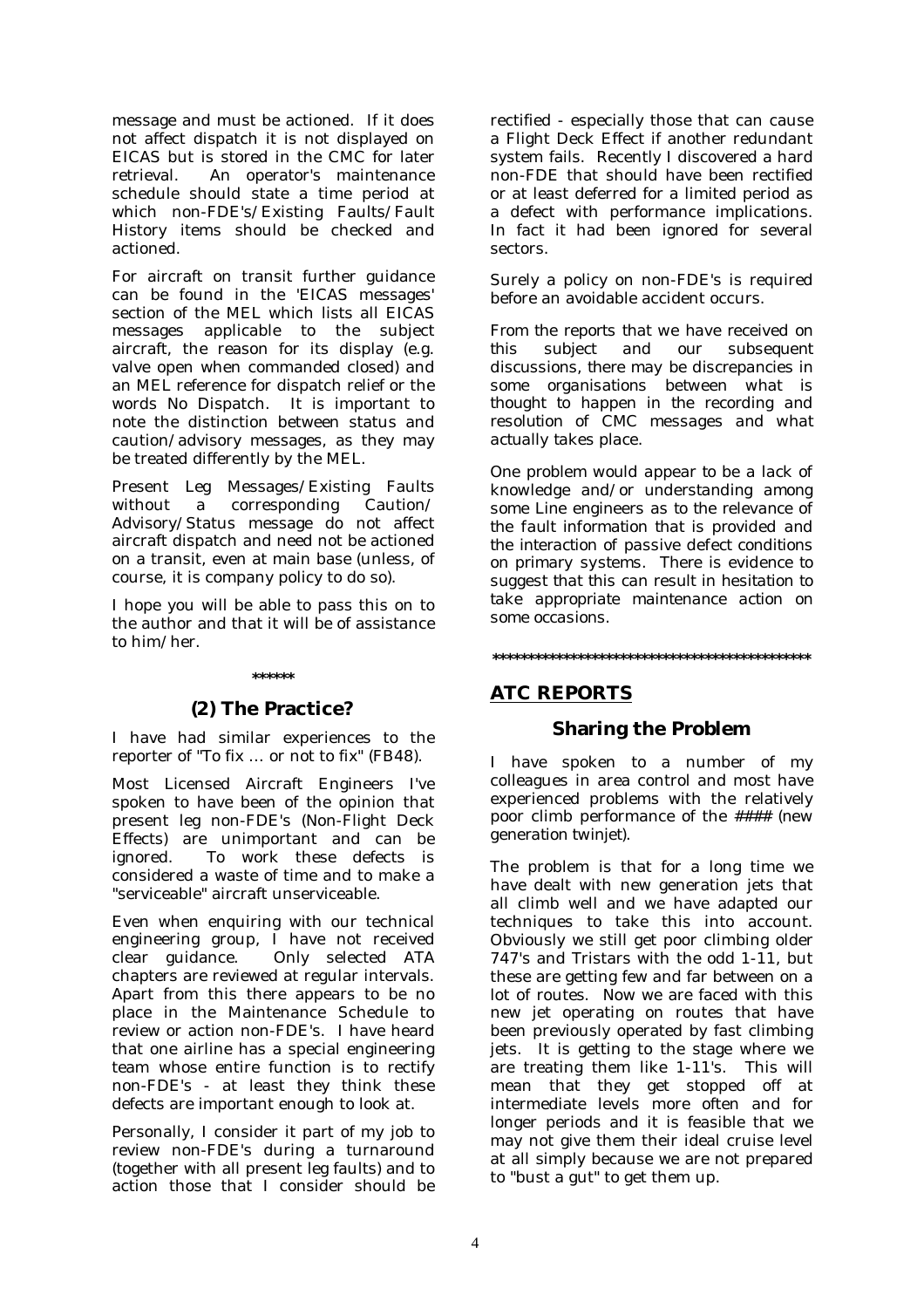This is most noticeable on some UK routes*.* Pilots still request FL350, but take much more distance to reach this level and then to top it all they require an earlier descent than the #### *(previous type operated)* as well. As you can imagine this can increase our workload significantly.

Is it not possible for operators to operate these aircraft with less ground speed and more climb performance? This is of course less economical, but so is being stopped off and not even reaching the most efficient cruise level.

In addition to this problem in the climb, we recently had a problem with this type in descent. The aircraft was given descent clearance from FL350 to FL310 this due to crossing traffic ahead at FL330. No "Level by" restriction was given as descent was given so early it seemed inconceivable that the aircraft would not be level by the conflict point. The pilot reported leaving FL350 straight away, but was still passing FL338 approximately five minutes after leaving FL350. The crew was asked to increase the descent rate, but nothing appeared to happen over the next minute or so. The crew were then told to expedite the descent and traffic information given as there was now only 20 miles to go to the crossing track conflict point.

The aircraft was then transferred to the next frequency, which was also in contact with the conflicting traffic and although the rate of descent had increased it was still much less than was expected by the controllers. The aircraft then appeared to level off at FL316 and passed about six miles ahead of the other traffic (too close for comfort on crossing tracks).

When asked about his descent rate the pilot advised that, as his descent had started before the *(planned)* Top of Descent point the aircraft had only descended at 100 fpm and when asked to increase the rate, 500 fpm had been selected on the FMS. We did not ascertain why the aircraft had appeared to level off at FL316, but it is probably safe to assume that the crew could see the other aircraft and decided that they had missed it and were now trying to regain the most economical descent profile.

This incident occurred towards the end of duty periods, where both controllers and crew were tired. This initial slow descent rate could have been missed and the aircraft may have come much closer.

When we ask for descent earlier than normal it usually means we have traffic in the way. We also want a descent rate of at least 500fpm and if expedited we want a minimum of 2500 fpm.

This crew appeared to have had only one thought and that was to achieve the descent profile at almost all costs. Don't forget that we require five miles or 2000ft *(separation)* above FL290. It is not good enough for the crew to decide that they have enough separation. We have a system called SMF that records any occurrence where certain minima are not achieved, the controller being required to explain why he/she did not provide standard separation.

*The airline was not aware of the effect that the different performance had on the particular routes referenced and, when advised, acted promptly to set up a dialogue with the ATS Unit to agree how the impact of the different aircraft performance might be minimised.* 

*The specific descent case is indicative of a less than satisfactory operational technique by the crew concerned. ATC expects an aircraft to climb/descend at a minimum rate of 500fpm when changing levels. (UK AIP ENR 1-1-3-1 Para.2.1.1 refers). If you can't achieve this, let ATC know as early as possible.* 

**\*\*\*\*\*\*\*\*\*\*\*\*** 

*Over the past few months, we have received several further reports from operational air traffic control officers related to occupational pressure. Almost without exception the reporters acknowledge the quality of the UK ATC system and the excellent reputation that it has justifiably earned, for which they and their colleagues have been largely responsible. However, the reports reflect an ongoing concern as to whether the continuing traffic capacity demands being placed on the system can be accommodated without adversely affecting the quality of the service that they provide. The following reports are representative of the views expressed:*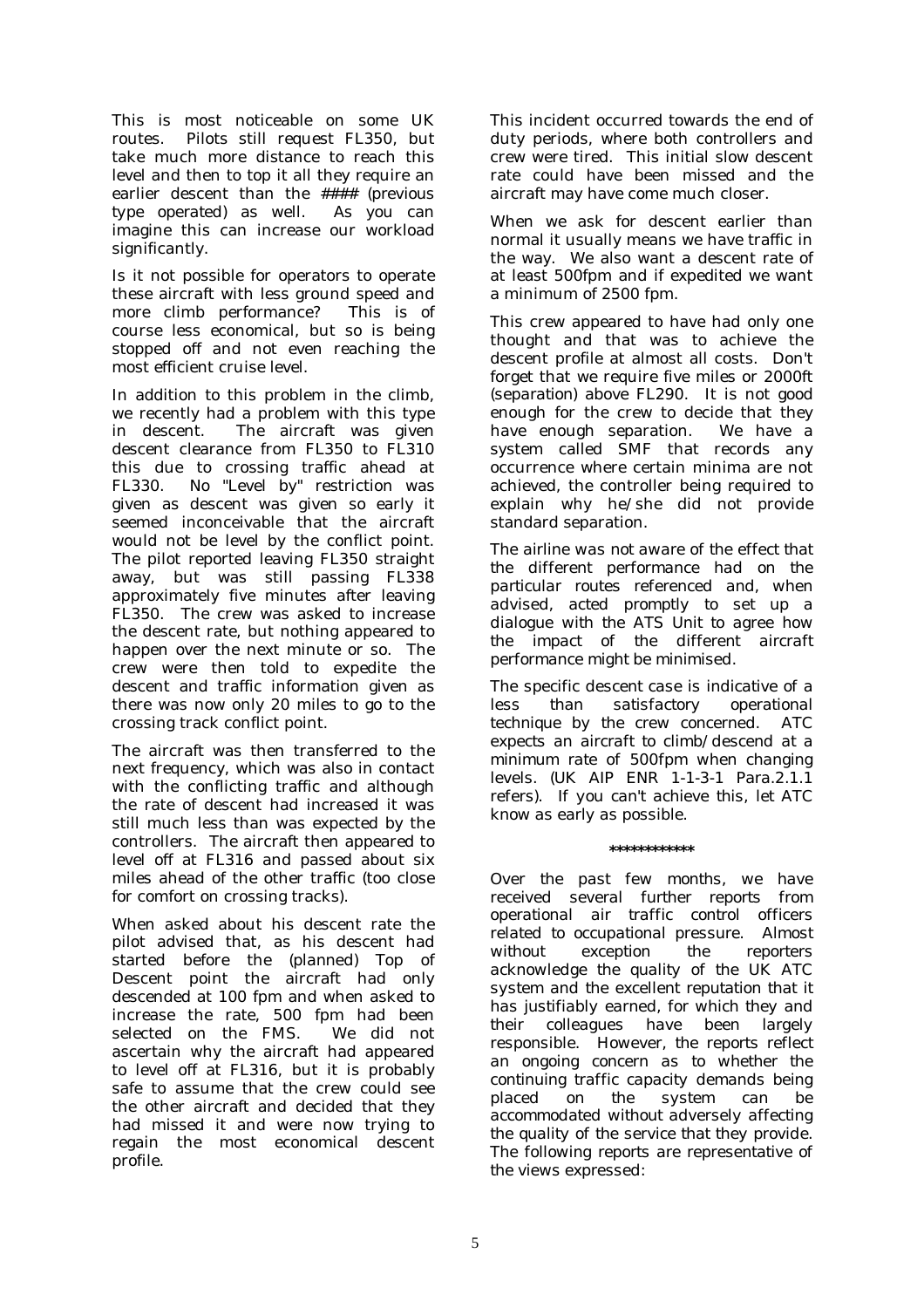Typical morning duty on the ### sector. Only medium traffic loading on my outbound radar side, therefore I have spare capacity to cast a weather eye over my colleague's predicament with inbound traffic. He is preparing to cope with a traffic situation resembling the charge of the light brigade from Europe.

An extra controller arrives to assist my beleaguered colleague, but meanwhile he is still struggling to sort out the melee. I have spotted traffic that is destined for my area of responsibility and that I can take early to assist his traffic loading, when I overhear that it is being cleared down to the level already assigned to another inbound which is on a closing heading. Assuming that the other inbound must have also received descent clearance, I scanned the inbound strip display, only to discover this is not the case. Via the sector crew chief, I now urgently try and attract the attention of the inbound controller to instruct him to stop the descending traffic at a safe level.

The good news was that we managed to alert him to the problem, but the bad news was that the RTF frequency was obliterated by some other individual giving his life history!

A potentially serious confliction was just avoided as the frequency cleared in the nick of time.

As an ATCO with considerable experience in various fields, I think there are two main points arising from this incident.

Firstly and most importantly, is the standard of RT technique employed by aircrew on busy ATC frequencies. In many cases, crews (even British-based) do not listen out before transmitting, do not respond promptly and succinctly to ATC transmissions and do not appear to have the slightest regard for the fact that they are just one of up to as many as twenty other aircraft all fighting to gain the attention of the poor devil on the ground. A recent example was a British carrier who failed to respond to eight ATC transmissions from a very busy sector controller and then, when finally contacted, calmly advised that he had been listening all the time! In this instance, the increased workload to the controller and the inconvenience to other

traffic caused severe difficulties on the sector.

Secondly and perhaps most alarming, is the continuing problem with traffic flows into British airspace. Despite the fact that an awe-inspiring array of high technology analysis and prediction devices are available to the CFMU in Brussels and my colleagues at LATCC, it is still apparently impossible to avoid traffic bunching within the parameters of sector capacity constraints. These are defined rates through fixes adjacent to FIR boundaries and are expressed as numbers of aircraft per hour. However, the hourly rates can at best be averages and if one hour's traffic arrives during a period of fifteen minutes, as happened recently, the sector concerned becomes rapidly and irrecoverably overloaded.

This situation is now a relatively common feature of everyday working on certain sectors. Although it may give us all a warm feeling to file an MOR after the event to register a sector overload, the resultant apathetic response from above that average sector traffic restrictions were not exceeded, does nothing to alleviate our concerns that the next overload may be disastrous.

Despite continued assurances by senior management that our ATC system is the best in the world and would never be allowed to become unsafe, potentially hazardous situations are seen regularly and the system and the controllers, who have to endure the system, are often stretched to the limit.

### **(2)**

**\*\*\*\*\*\*** 

I have always believed that the safest way to separate aircraft is on the ground, and it is from this principle that departure separations from aerodromes are developed. The vital factors are of course the route and speed of the aircraft concerned, the idea generally being to send a fast aircraft ahead of a slow aircraft on the same route, for obvious reasons. This principle is now under attack at ### *(a UK airport)*, again due to the commercial pressure.

Runway utilisation is of course at a premium, and a Tower controller can depart two aircraft in two minutes if he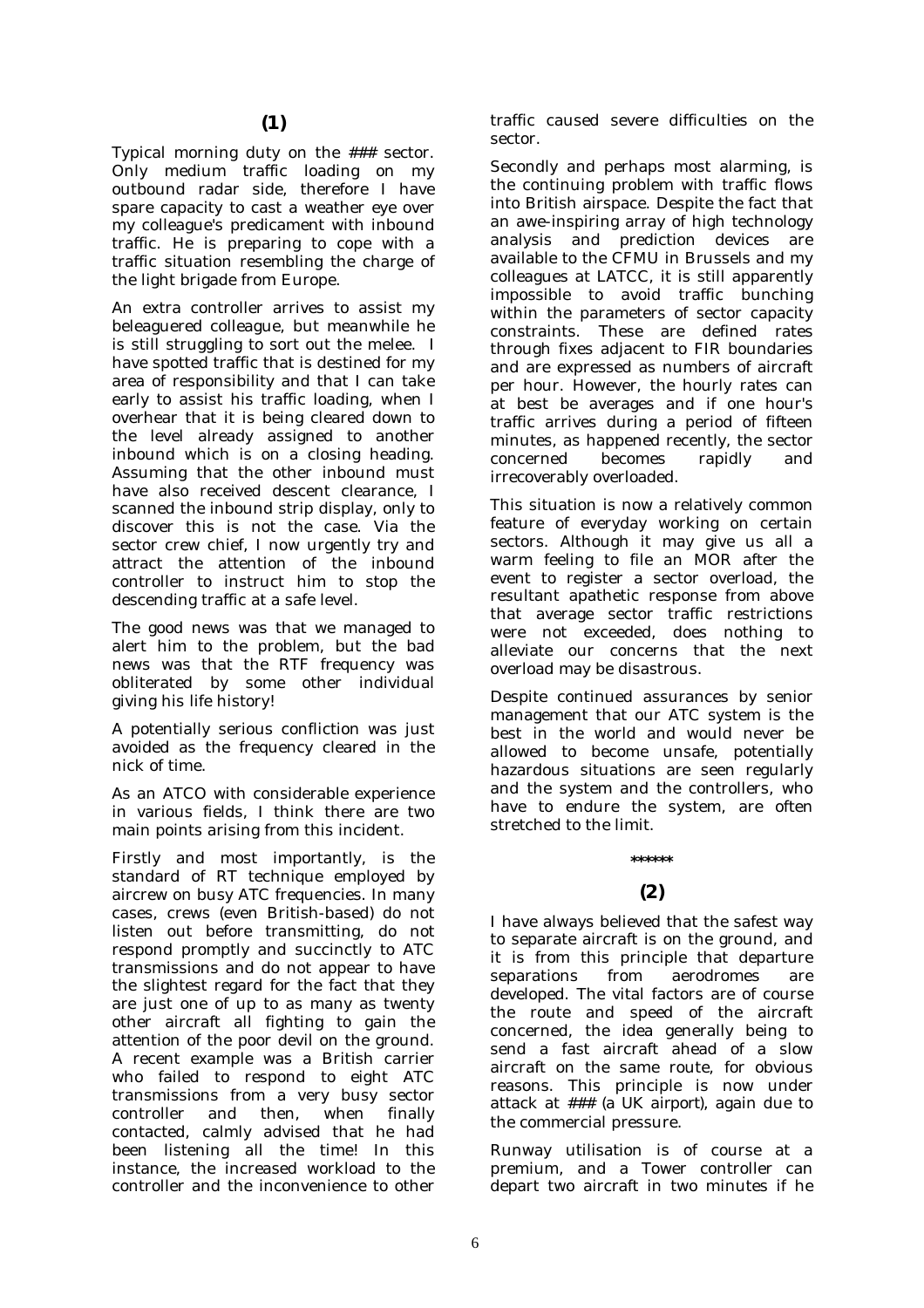does not have to wait for a vortex gap for a turboprop behind a jet, and he is under pressure to do so. In addition, some airline managers will demand to know why their turboprop was kept at the holding point for an extra minute to allow a jet to depart ahead, irrespective of whether this is required under the departure separation criteria. This is all very well, and improves the movement record on the runway, but the problem only moves six miles along the track, where the jet is large in the turboprop's mirror, and noise restrictions prevent the Radar controller from solving the conflict laterally. Combine this with a SID track that routes departing traffic through the final approach track at glidepath height, and the possibility of a traffic confliction is significant.

All controllers involved in this are being forced to take on more and more nonstandard situations at a time when air traffic is growing steadily, all due to commercial pressure being brought to bear on what are, after all, supposed to be MINIMA. If it continues like this, one day the minima upon which the public rely, and the capacity of the controllers to cope with the traffic loading, will have been eroded so far that it will only be good fortune which prevents a serious incident from occurring.

If the worst happens, it will of course be the controllers or pilots concerned who are pilloried for their actions, not the commercial interests which, slowly but surely, are eating away at safety.

#### **\*\*\*\*\*\*\*\*\*\*\*\*\*\*\*\*\*\*\*\*\*\*\*\*\*\*\*\*\*\*\*\*\*\*\*\*\*\*\*\*\*\*\*\*\***

#### **FLIGHT DECK REPORTS**

#### **Caught out by the Checklist**

On departure from *an overseas location*, our performance out of the airfield was very limiting due to our take off operating weight.

We were cleared to line up and take off by ATC. The wind speed/direction passed by ATC gave a tailwind component that had not been given on the ATIS *(Automatic Terminal Information Service)*. As we were unable to accept the reported tailwind, we vacated the runway and completed the After Landing checks. These included,

among other things, turning off Pitot Heat and de-pressurising the aircraft.

A busy period followed working out RTOW's *(Regulated Take Off Weights)* for the reciprocal runway and different flap settings. ATC then offered us clearance for Take Off on the original planned runway as the tailwind had now eased.

The Before Take Off checks were then recommenced as we lined up, also putting away manuals etc. The flaps were returned to the T/O position and off we went. It was in the latter stages of the climb that I noticed that the Pitot Heat was still off and the FLT/GND switch was still in ground - thankfully the a/c pressurised automatically.

The implications of leaving the pitot heat off are obvious - thankfully we did not encounter icing conditions.

*A good example of a crew error that resulted from a non-normal situation. The items that were not actioned were not referenced in the Take-Off checklist.* 

#### **\*\*\*\*\*\*\*\*\*\*\*\***

#### **Assume or Check?**

I had only been to DFW twice before this flight. Prior to departure I called for the Ground Engineer to confirm a deferred defect. Two engineers employed by the servicing contractor arrived but were unable to answer my questions. A third engineer subsequently arrived and resolved the problem. The External Check was then completed in preparation for departure.

On start-up and push back, in heavy rain and low cloud, the engines were started, and the After Start check called for.

At the GROUND ENGINEER/EXTERNAL INTERCOMM DISCONNECTED Checklist item, the tug could be seen moving away through my side window and a man in yellow wet-gear holding a red strip, which I assumed to be a gear pin. In fact he was a marshaller holding a red baton. I assumed that he was the Ground Engineer, not knowing what he looked like, and that he had removed himself quickly without verbal acknowledgement because of the downpour. I responded by saying "Tug seen and engineer I think". I released brakes and moved a foot or two, when I was overcome by great doubts and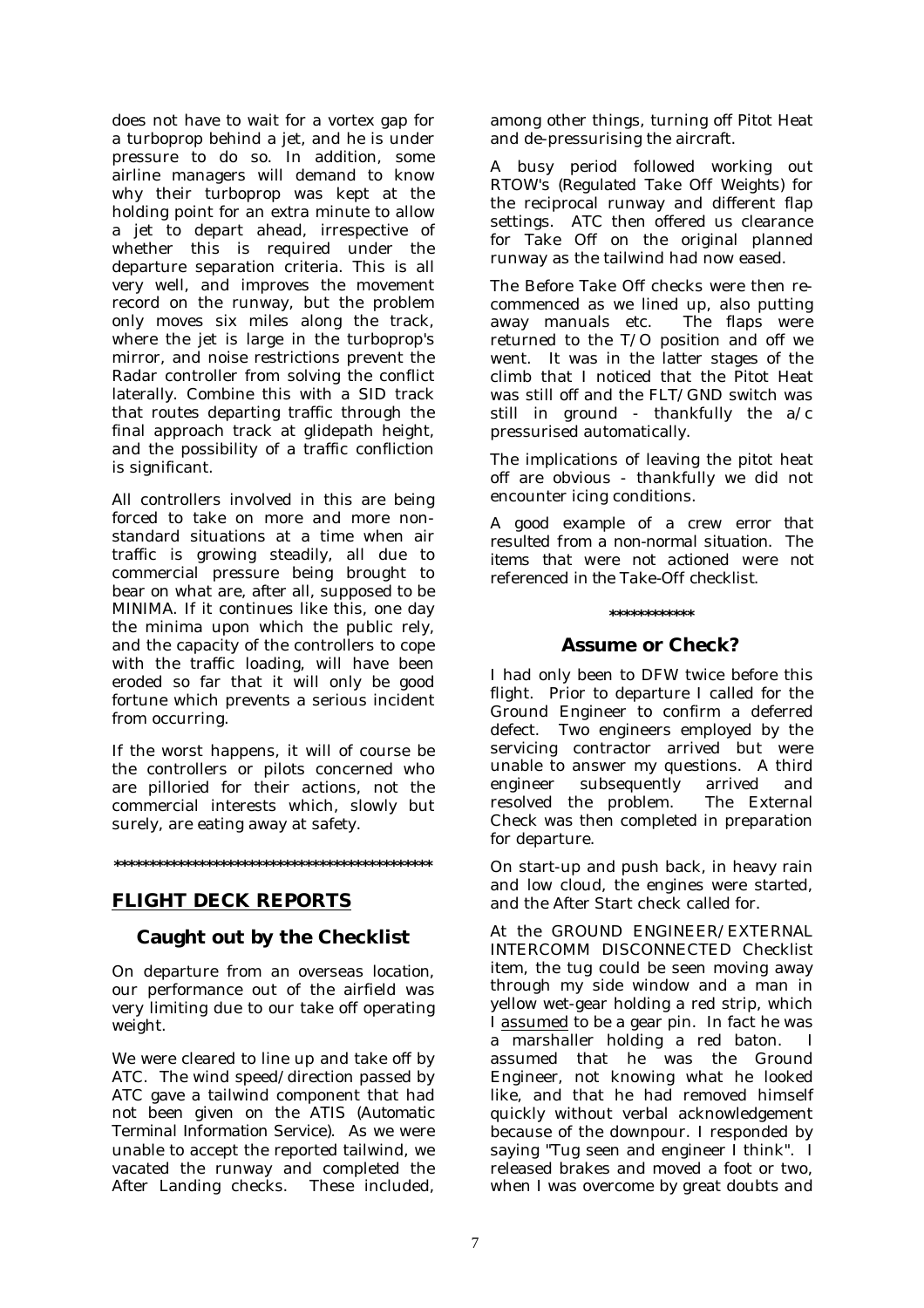stopped. I then saw a Ground Engineer in an ordinary jacket, not wet-gear, giving me a "serious" look as he walked away.

The problem in my eyes was brought about by the following factors:

- 1) Unfamiliar airfield and taxi procedures.
- 2) Different ground handling procedures and engineers.
- 3) Weather poor visibility, low cloud, heavy rain.
- 4) Ground Engineer removing tug without permission and acknowledgement.
- 5) Pressure of busy ATC, expect to hear taxi, join queue.
- 6) An assumption by me that all was complete without acknowledgement.

Perhaps someone else can be saved this embarrassment and possible harm.

#### **\*\*\*\*\*\*\*\*\*\*\*\***

#### **A Lesson Re-learned**

The night was black with no visible horizon. I landed on the well-lit helideck of the platform. After some 10-15 minutes on deck the First Officer and I completed the Pre Take-Off checks in accordance with the Normal Operating Procedures. This requires the nonhandling pilot (in this case the First Officer) to call when a positive rate of climb and indications of increasing airspeed are seen. Our take-off gross weight was well below the maximum for the type.

The aircraft was lifted into the hover, checks completed, and the departure initiated. Visual clues from the helideck were lost almost immediately and the departure continued by sole reference to instruments. Coincident with the loss of visual cues, the First Officer confirmed my instrument indications by calling "positive rate of climb, positive airspeed". I then increased collective pitch to cruise settings for the transit to the next oil rig.

Shortly after this, both crewmembers noted a high rate of climb with NO airspeed. I lowered the nose to 10° nose down to recover airspeed and noted our departure point below and just ahead of  $\overline{11S}$ .

Altitude was now about 400' with an increasing airspeed. I continued to climb out to MSA to settle down, before continuing to the next stop.

I believe that, after the First Officer's call of 'positive rate' and my application of collective, the airspeed decreased due to the tendency of this aircraft type to pitch up in response to an increase in collective pitch, I failed to notice this in my scan.

The lesson is, I believe, more concentration on instrument scan after leaving a well-lit helideck, even if one is at a fairly light TOGW.

#### **\*\*\*\*\*\*\*\*\*\*\*\***

#### **One, Two…Or Just Two?**

I was commanding a flight, operating UK to Orlando (MCO).

Our flight-plan route was over the Kennedy Space Centre from the Ocean.

On first contact with Miami Control we were routed to the South as there was a Shuttle practice taking place (nothing in NOTAMS!), and were advised that we would be given Radar vectors around the restricted area.

During our descent the Controller gave us approximate mileage to run, and advised us that we could expect several direct routings to expedite our arrival. (I think they were aware that there was nothing in NOTAMS, and that most Transatlantic flights don't have much spare fuel for unexpected extended radar vectors at low level). The weather was beautiful, with visibility of 100 miles and cloudless skies.

Approaching the coast, descending through 17,000', we were cleared to turn right on to a North-Westerly heading and to descend to 2,000', which I acknowledged.

We were a little surprised with this clearance as the landing direction was Southerly, but assumed that we might be offered a landing to the North (MCO has three runways and the wind was light from the East).

Descending through 10,000' we heard ATC ask a light aircraft if he had visual contact on us, which he did. We were then advised of his position - in our 9 o'clock at 9,500'. This grabbed our attention a little. The light aircraft was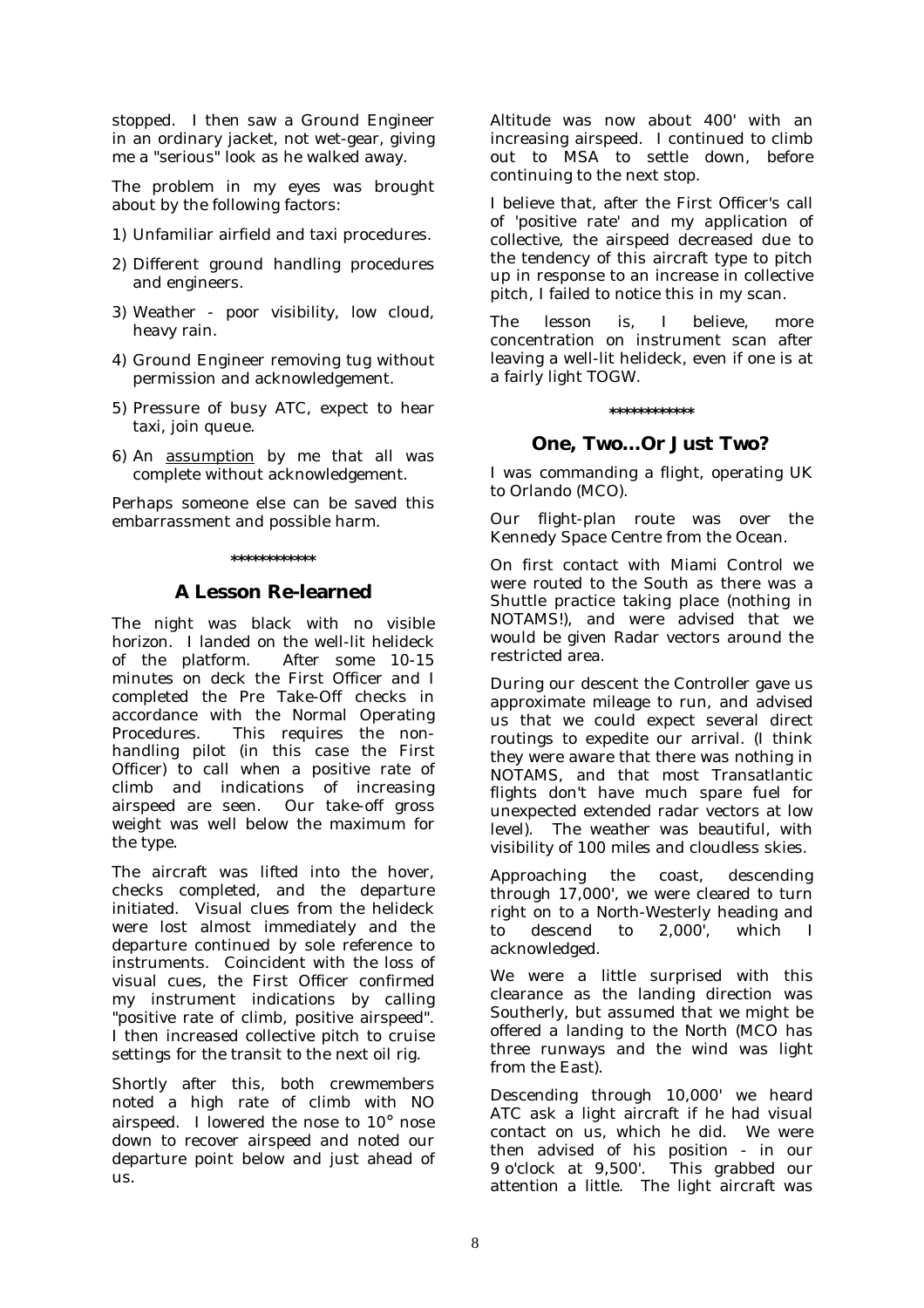not transponder equipped (or it was not working). We maintained good visual separation.

Shortly afterwards we were changed to MCO approach and were cleared to 7,000'. It was only at this stage that we realised to our horror that the previous controller had actually cleared us to 12,000' and not 2,000'.

The Controller never picked up our descent through our (assumed) cleared level.

The terminology used in the States for all altitudes above 10,000' is "one-two thousand feet", which is so easy to mistake for " two thousand feet! Which is exactly what I had done. I had replied "descend to 2,000'", and the controller had in turn, misheard my reply.

I am a great fan of having transition at 18,000', as there are fewer distractions to miss-setting altimeters. Even though it can be a little tiresome to keep resetting altimeters in the descent and climb to the local QNH, at least the opportunities for having a climbing aircraft on QNH, with other aircraft on standard, as in the UK, is reduced. However the possibility of misunderstanding a cleared level is a weakness of their system.

If they used the terminology of whole numbers (eg. "Twelve thousand"), there would appear to be less room for error.

In the meantime, perhaps other crewmembers could learn from my error.

#### **\*\*\*\*\*\*\*\*\*\*\*\*\***

#### **Cleared? Maybe Not**

On a routine westbound commercial transatlantic flight, at about 200nm from our destination we were instructed to "Cross ### VOR, level at FL200". As our calculated descent point was still some way ahead we set up the FMC to achieve this, but did not descend immediately. Some minutes later we were instructed to "Maintain FL330 - descend now".

We left FL370, advising that we were doing so, and since we were now not far from our planned descend point we decided to continue to FL200, albeit with a slightly reduced rate of descent, rather than level off for a few miles. When we were passing FL335 we were instructed to

"maintain FL240". We replied that we have already been instructed to descend to FL200. We were told in reply that our new clearance had been FL330 and was now to FL240.

We had not appreciated that the "Descend now" instruction countermanded the earlier descent clearance.

I believe this is just another confusion generated by the subtle (and no so subtle) differences between English and American ATC. I would much prefer 'Climb' or 'Descend' to 'Maintain' a flight level or altitude as 'Maintain' implies you are already there, and denies an extra piece of information contained in 'Climb' or 'Descend' instructions.

# **\*\*\*\*\*\*\*\*\*\*\*\***

#### **Hung Out to Dry?**

We had been operating a scheduled pax service the evening before, pulled for two extra sectors (quite common) and were on standby the next day together. On returning to base we were told to report next morning at 0930 (local) - minimum rest - to position a/c, ex-maintenance, to ABC and passenger back on our own scheduled flight later. No problem.

Both arrived well ahead of report time, no engineer available for next hour to tell us whether  $a/c$  was tech or checks completed etc but eventually got away by mid-morning. In the latter stages of climb we got a call (from company) to divert to DEF. The a/c arriving there was going to be tech on arrival. They wanted our aircraft, we were to position the tech back to base. Very helpful ATC helped us to get to DEF. ILS u/s - expect SRA to visual. Approaching inbound holding point, told to take-up the hold at last minute, scrabbled about, just about established in the hold, hold cancelled, vectored onto the SRA. Very turbulent, multi-cbs. Landed without incident, so far so good.

Our handling agency completely abandoned us. We had asked our Ops to fax through nav logs for the next leg, order us some crew meals etc but on arrival, all that was waiting was a copy of the FPL (we did have a nice meal though). Two hours later, we were ready to go. It had taken one and a half hours to get to the other a/c, review the tech problem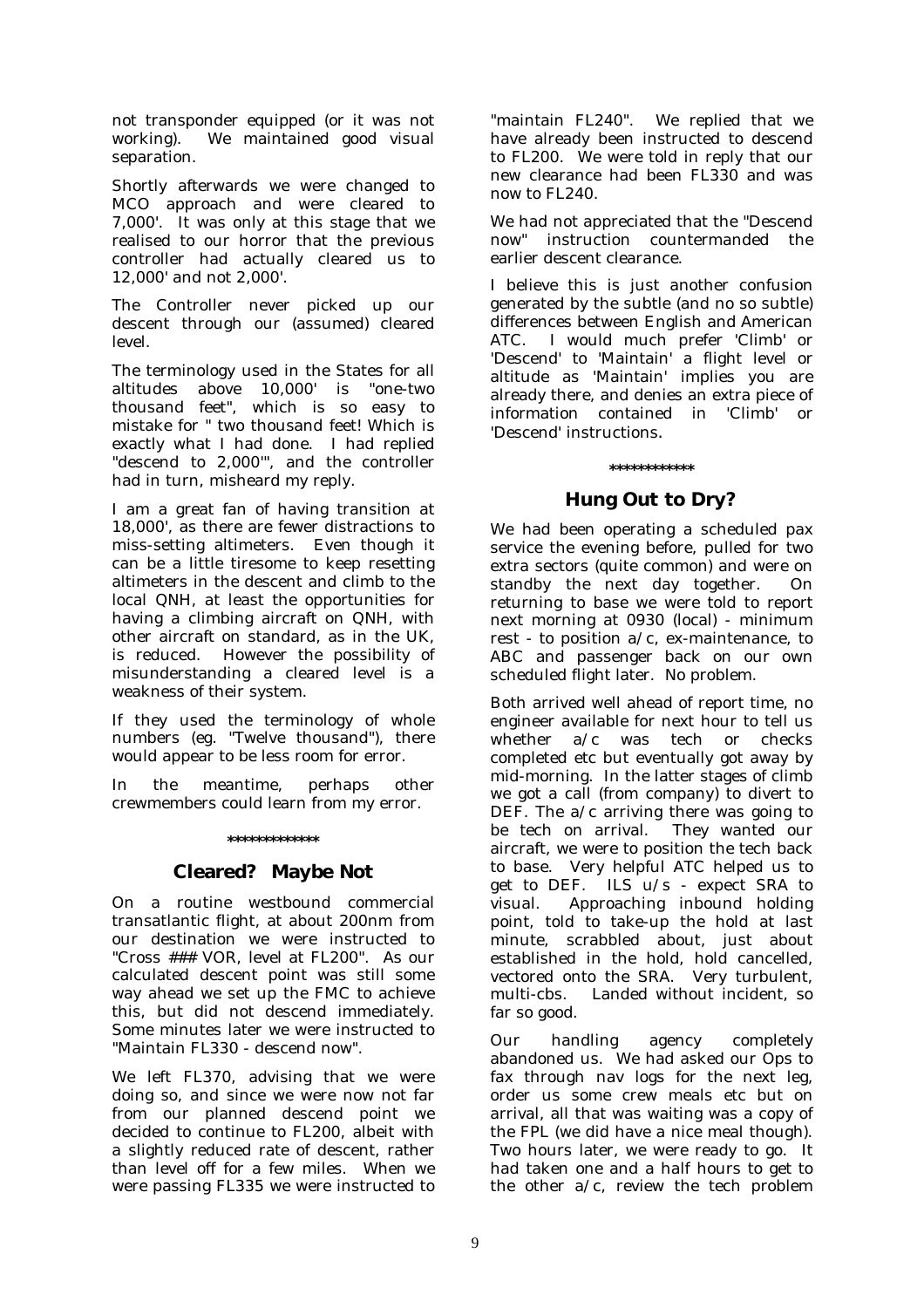(minor engine defect), chase the fueller several times etc. We managed to botchup the nav log from the flight plan. Discovered that we'd had a slot for an hour before, which nobody had told us about. Started-up (my leg), recalled by Ground ATC to confirm our destination, we said XYZ(*base*) they said ABC and that a new FPL was in the system. Much swearing.

So, having briefed for expected SID to XYZ, shut down engines, re-cleared to ABC, botched-up another nav log (luckily DEF-ABC is a standard route and was already programmed into our nav computer), in 20 minutes we were ready and eager to go. Re-briefed the DIFFERENT SID as we taxied out. Tookoff ………. Altitude Bust. Great!

Captain was watching engine instruments like a hawk, because of the tech problem. I had wrong nav aids set. I'd said in my brief "Stop alt 5,000' then?" Captain replied "I suppose so". Immediately into turbulence/IMC/ icing. Re-set nav aids on my side. Called passing 3000' in the SID…..should've stopped at 2000'! Both thoroughly \*\*\*\*\*d off.

My fault, but not helpful circumstances.

**\*\*\*\*\*\*\*\*\*\*\*\*\*\*\*\*\*\*\*\*\*\*\*\*\*\*\*\*\*\*\*\*\*\*\*\*\*\*\*\*\*\*\*\*\*** 

#### **ENGINEERING REPORTS**

#### **Shingled Out for Stress**

At the start of the night shift I was informed that several fan blades had to be replaced on an engine due to them being shingled. *("Shingling" occurs when the clappers or spacers, integral chordwise features of some fan blades, which normally abut each other, become overlapped, often as a result of a birdstrike).* Company Engineering Development Department requested that all blades be removed and repositioned for fan balance.

In spite of job time being limited no planning had been done to position aircraft to start work.

On reading maintenance manual procedure and checking store found no fan blade boxes or fan blade lubricant available at base.

On commencement of task it became apparent that the fan blade part numbers and moment numbers supplied by Engine Development and parts fitted to engine differed.

Subsequently, after a three-hour delay, a modified plot *(of fan blades)* was faxed to me. Time now one and a half hours before aircraft required on stand.

After blades lubricated and refitted, the aircraft was handed over to dayshift at time due on stand, task still incomplete.

One wonders why my company employs a Planning Department as no action was carried out by them causing unnecessary stress on the actioning engineer.

*Planning shortcomings identified in this report were taken up with the organisation concerned. We understand that appropriate action has been taken.* 

#### **\*\*\*\*\*\*\*\*\*\*\*\*\***

#### **Spaced Out?**

Due to an acute shortage of certifying engineers I found myself working a "ghoster" *(a nightshift immediately following a dayshift)*. During the daily inspection on a nightstop aircraft the No 1 mainwheel tyre was found to be "Worn to Limits". The mainwheel was replaced by myself and the paperwork completed.

A mechanic then took the unserviceable mainwheel to the Goods outwards area. It was then that he noticed a locking spacer still attached to the unserviceable item, which should have been transferred to the replacement mainwheel.

The situation was quickly rectified with the spacer being fitted to the aircraft. If the spacer had it not been fitted, the mainwheel would have been free to move along the axle and disengage from one of the rotors on the brake pack. I had not noticed my error and, with hindsight, was too fatigued to safely certify the task and the aircraft. Unfortunately, "Engineer out of hours" is not an accepted reason for delaying an aircraft or losing a sector.

The consequences of tired engineers will make the headlines just as much as tired flight crews. When will the industry learn?

*Shortly after this report was received another aircraft of the same type, operated by a non-UK airline lost a mainwheel during take-off from a European airport.*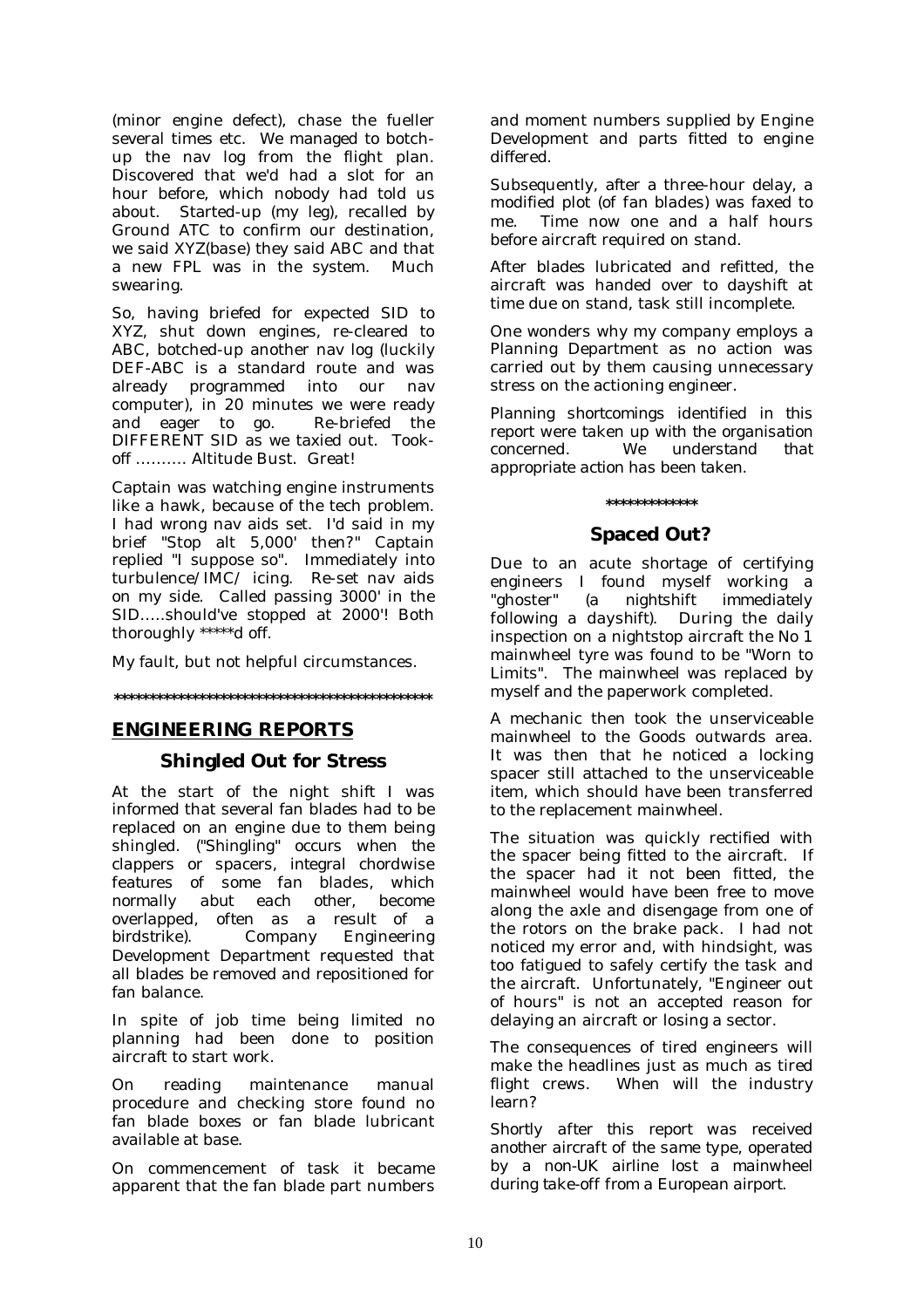*Spacers feature frequently in wheel assemblies and get left off all too frequently. It should not be beyond the skill of design engineers to produce an assembly where, if a spacer is required, the wheel cannot be fitted without the spacer in position, or best of all, design out the spacer in the first place.* 

#### **\*\*\*\*\*\*\*\*\*\*\*\***

#### **Taking A Stand**

Sunday morning. Our airline's (xxx) aircraft arrived at 0350 and parked on one of several airbridge-serviced stands. The crew debriefed me - no defects. Just a routine Daily/Weekly check to do and as the aircraft is not due to fly again until 0850, plenty of time to do it.

At about 0510 a handler from (XYZ Co) approaches me (*to move the aircraft)*. No reason, no apparent sense of urgency. Given the time of the morning and the amount of time before this aircraft flies quite reasonable. This allows me to continue to a logical break in my checks/inspections and prep the aircraft for towing.

Within five minutes (Airport Authority) Operations Landrover arrives in a hurry, lights a-flashing. Man appears and demands to know why this aircraft has not yet been moved. I inform him, quite firmly, that I will finish my checks first. He informs me that the aircraft due to come onto this stand is on "finals" and that "my" failure to comply will mean that he will issue me with a "ticket". *(Issue of a "ticket", for infringement of Airport Operating Instructions, on more than one occasion can result in being refused an airside pass).* I return to continue my work and find a possible defect. This now increases the pressure and still some checks/inspections to perform. The Authority man now relocates me and informs me that this aircraft will still have to be moved and that he is still issuing me with a "ticket". The aircraft due on this stand has now just pulled up on the next stand. A team of handlers have arrived on my aircraft and started to connect up the tug, ready for towing. I am then presented with the Airport Operating Instruction *(re permission to commence maintenance on aircraft)* and a "ticket" stating my failure to comply and my "not interested" attitude.

I was allowing myself to get wound-up by the whole situation and rightly or wrongly began to tell him exactly what I thought of him and the Authority. I explained that my aircraft had been there nearly an hour and a half before I had been asked to move it. I indicated that if told immediately on arrival or soon after there would have been no problem. I found the whole situation distracting from my task of inspecting the aircraft prior to release to service.

The Airport Authority seem to be lacking in understanding the safety chain. They seem to believe that safety of the aircraft stops with the airline concerned and that the airlines are there to support the airport and not the other way round.

I was astute enough to see that the pressure was building upon me. I went and took some time out and calmed down. I assessed what I had done/was doing and what was left to do on my return to the aircraft. The fact that subsequently the aircraft was towed and later departed for flight without incident is testimony to me having the presence of mind to do my job as a certifying engineer - safety above all. If an incident had occurred who would have been blamed? Not the Airport Authority or the handling company - the engineer of course

*This incident was originally reported through the reporter's company, but the non-compliance notification was not withdrawn. The specific circumstances of the incident were brought to the attention of the Airport Authority concerned. A thorough review of the incident was subsequently carried out and clearer guidelines issued as to the application of Airport rules. The engineer was cleared of any infringement of the rules and the notification of the alleged infringement withdrawn.* 

*The reporter is to be commended for recognising he was starting down a possible path to make an error by being 'wound-up', and stopping, taking stock, then getting on with the job calmly.* 

#### **\*\*\*\*\*\*\*\*\*\*\*\***

#### **Computer Aided?**

At the start of the Winter heavy maintenance programme, the company railroaded into place a computerised